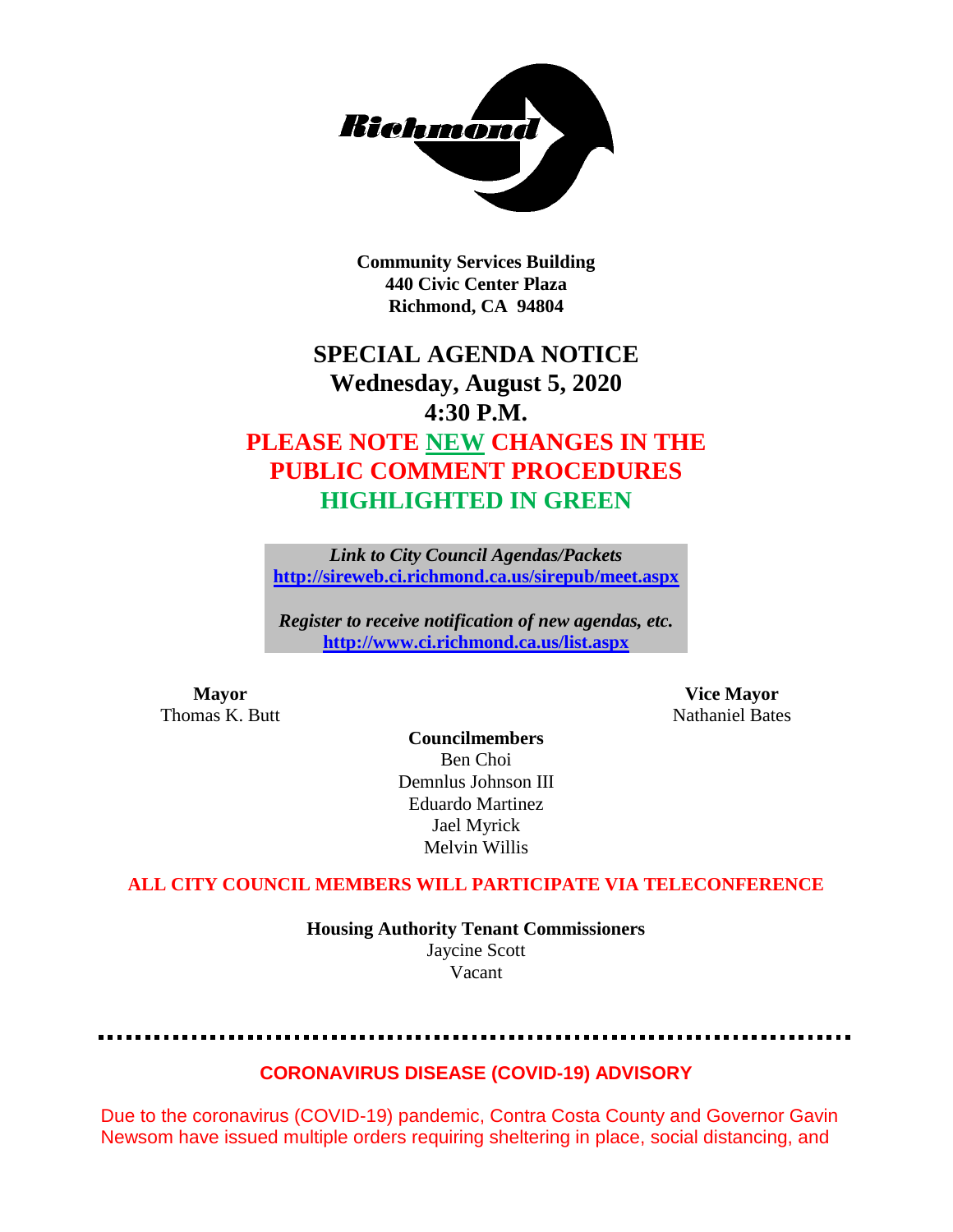reduction of person-to-person contact. Accordingly, Governor Gavin Newsom has issued executive orders that allow cities to hold public meetings via teleconferencing. Both **<https://www.coronavirus.cchealth.org/>** and

**<http://www.ci.richmond.ca.us/3914/Richmond-Coronavirus-Info>** provide updated coronavirus information.

DUE TO THE SHELTER IN PLACE ORDERS, attendance at the City of Richmond City Council meeting will be limited to Council members, essential City of Richmond staff, and members of the news media. Public comment will be confined to items appearing on the agenda and will be limited to the methods provided below. Consistent with Executive Order N-29-20, this meeting will utilize teleconferencing only. The following provides information on how the public can participate in this meeting.

#### **How to watch the meeting from home:**

- 1. KCRT Comcast Channel 28 or AT&T Uverse Channel 99
- 2. Livestream online at<http://www.ci.richmond.ca.us/3178/KCRT-Live>

#### **Public comments may be submitted in only one of the following ways:**

- **1.** Via mail received by 3:00 p.m. sent to 450 Civic Center Plaza, 3rd Floor, Office of the Clerk, Richmond, CA 94804.
- **2.** Via email to [cityclerkdept@ci.richmond.ca.us](mailto:cityclerkdept@ci.richmond.ca.us) by 3:00 p.m.

Emails *MUST* **contain in the subject line 1) public comments – agenda item #\_\_ [include the agenda item number]**. **All such email will be posted on-line and emailed to the City Council before the meeting is called to order. The Clerk will prepare summaries of all such email and the summaries will be read into the record. No email will be read into the record. Due to the high volume of emails received, emails that do not contain the correct identifying information in the subject line may be overlooked and may not become part of the record.**

**3. Via email to [cityclerkdept@ci.richmond.ca.us](mailto:cityclerkdept@ci.richmond.ca.us) received after 5:25 p.m. (except for closed session items that can be submitted starting at 4:25 p.m.) and prior to the Clerk announcing the agenda item:**

Emails *MUST* **contain in the subject line 1) public comments – agenda item #\_\_ [include the agenda item number]**. **All such email will be posted on-line following the meeting. Due to the high volume of emails received, emails that do not contain the correct identifying information in the subject line may be overlooked and may not become part of the record.**

4. Via Telephone. Email your telephone number with area code to [cityclerkdept@ci.richmond.ca.us](mailto:cityclerkdept@ci.richmond.ca.us) **after 5:25 p.m. (except for closed session items that can be submitted starting at 4:25 p.m.) and prior to the Clerk announcing the item you wish to speak on. Email MUST contain in the subject**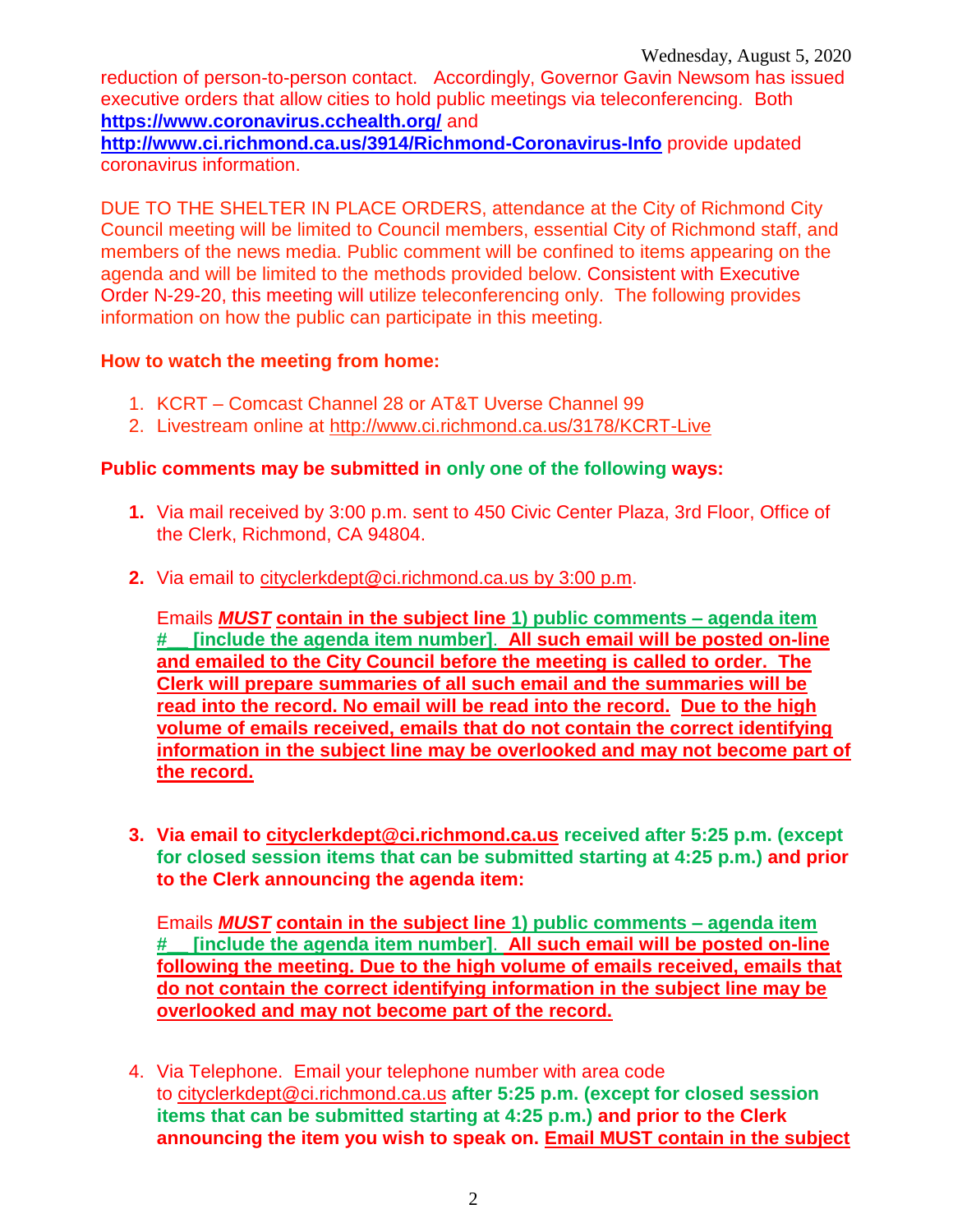**line 1) public comments – agenda item #\_\_ [include the agenda item number].** You will be called during the public comment period and you will be given the opportunity to verbally submit public comment (not to exceed the allotted time – one, two or three minutes – for such comments as provided below). **Due to the high volume of emails received, emails that do not contain the correct identifying information in the subject line may be overlooked and may not become part of the record.**

*The City cannot guarantee that its network and/or the site will be uninterrupted. To ensure that the City Council receives your comments, you are strongly encouraged to submit your comments in writing in advance of the meeting.*

# **Record of all public comments:**

All public comments will be considered a public record, put into the official meeting record. All public comments will be available after the meeting as supplemental materials and will be posted as an attachment to the meeting minutes when the minutes are posted: [http://www.ci.richmond.ca.us/Archive.aspx?AMID=31.](http://www.ci.richmond.ca.us/Archive.aspx?AMID=31)

# **Procedures for Removing Consent Calendar Items from the Consent Calendar**

Councilmembers and members of the public who wish to remove an item from the consent calendar must comply with the following procedures in order to remove an item from the consent calendar:

- 1. Telephone or email a City staff member who has knowledge of the subject matter by 2:00 p.m. on the day of meeting. Any staff member shown as an author of the agenda report for the particular item has knowledge of the subject matter and may be called.
- 2. Inform the City Clerk's Office by email at [cityclerkdept@ci.richmond.ca.us](mailto:cityclerkdept@ci.richmond.ca.us) or by phone at 510-620-6513, ext. 9, by 3:00 p.m. that they discussed the matter with staff with knowledge of the subject matter and that such Councilmember or member of the public, nonetheless, desires the item to be removed from the consent calendar for discussion.

Staff will be informed by the City Clerk's Office as soon as reasonably practicable after notice of the request to remove the item from the consent calendar. Staff may attend the meeting remotely.

#### **Accessibility for Individuals with Disabilities**

Upon request, the City will provide for written agenda materials in appropriate alternative formats, or disability-related modification or accommodation, including auxiliary aids or services and sign language interpreters, to enable individuals with disabilities to participate in and provide comments at/related to public meetings. Please submit a request, including your name, phone number and/or email address, and a description of the modification, accommodation, auxiliary aid, service or alternative format requested at least two days before the meeting. Requests should be emailed to [cityclerkdept@ci.richmond.ca.us](mailto:cityclerkdept@ci.richmond.ca.us) or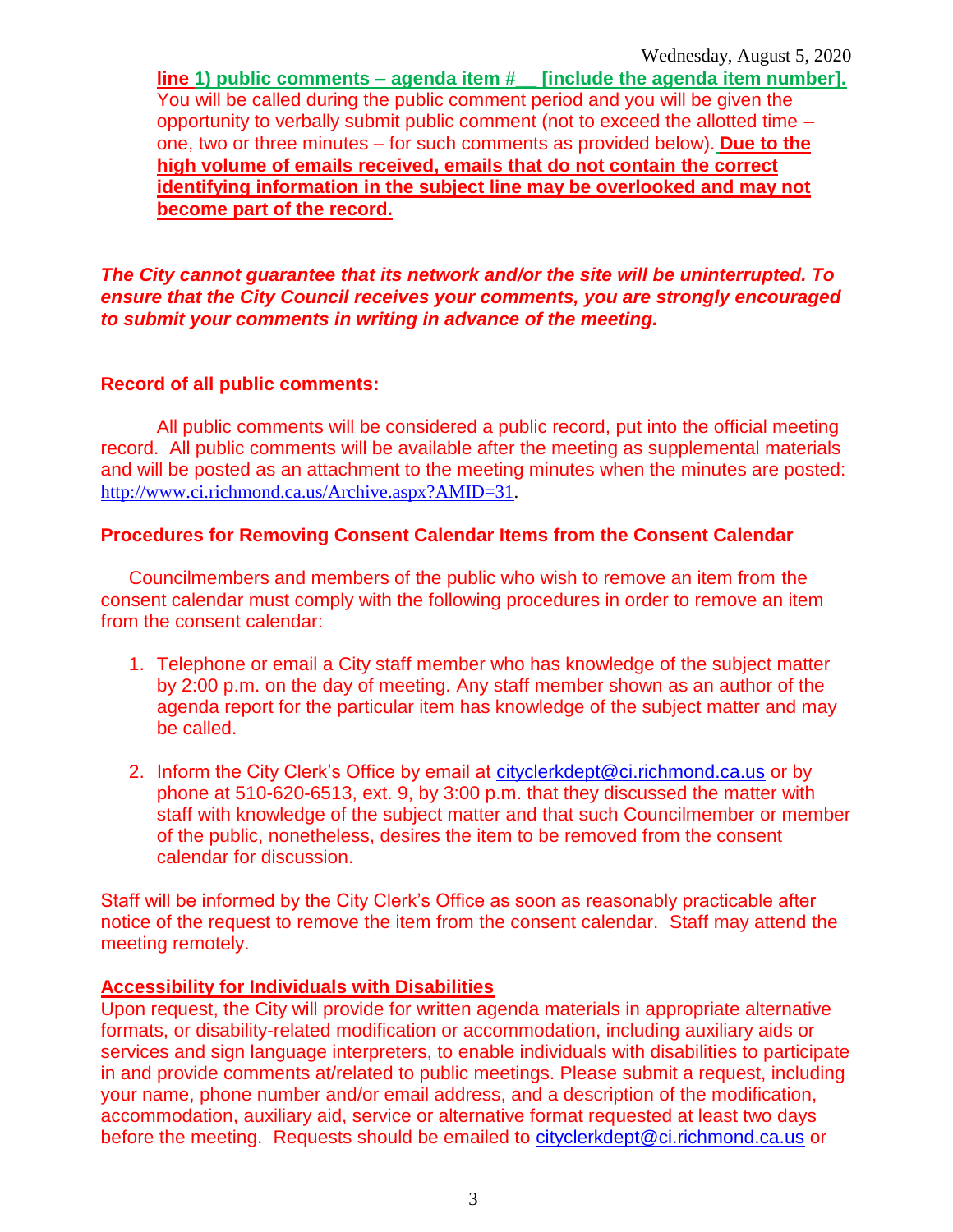submitted by phone at 510-620-6513, ext. 9, or 510-620-6509. Requests made by mail to City Clerk's Office, City Council meeting, 450 Civic Center Plaza, Richmond, CA 94804 must be received at least two days before the meeting. Requests will be granted whenever possible and resolved in favor of accessibility.

### **Effect of Advisory on In-person public participation**

During the pendency of the Executive Order N-29-20, the language in this Advisory portion of the agenda supersedes any language below in the meeting procedures contemplating in-person public comment.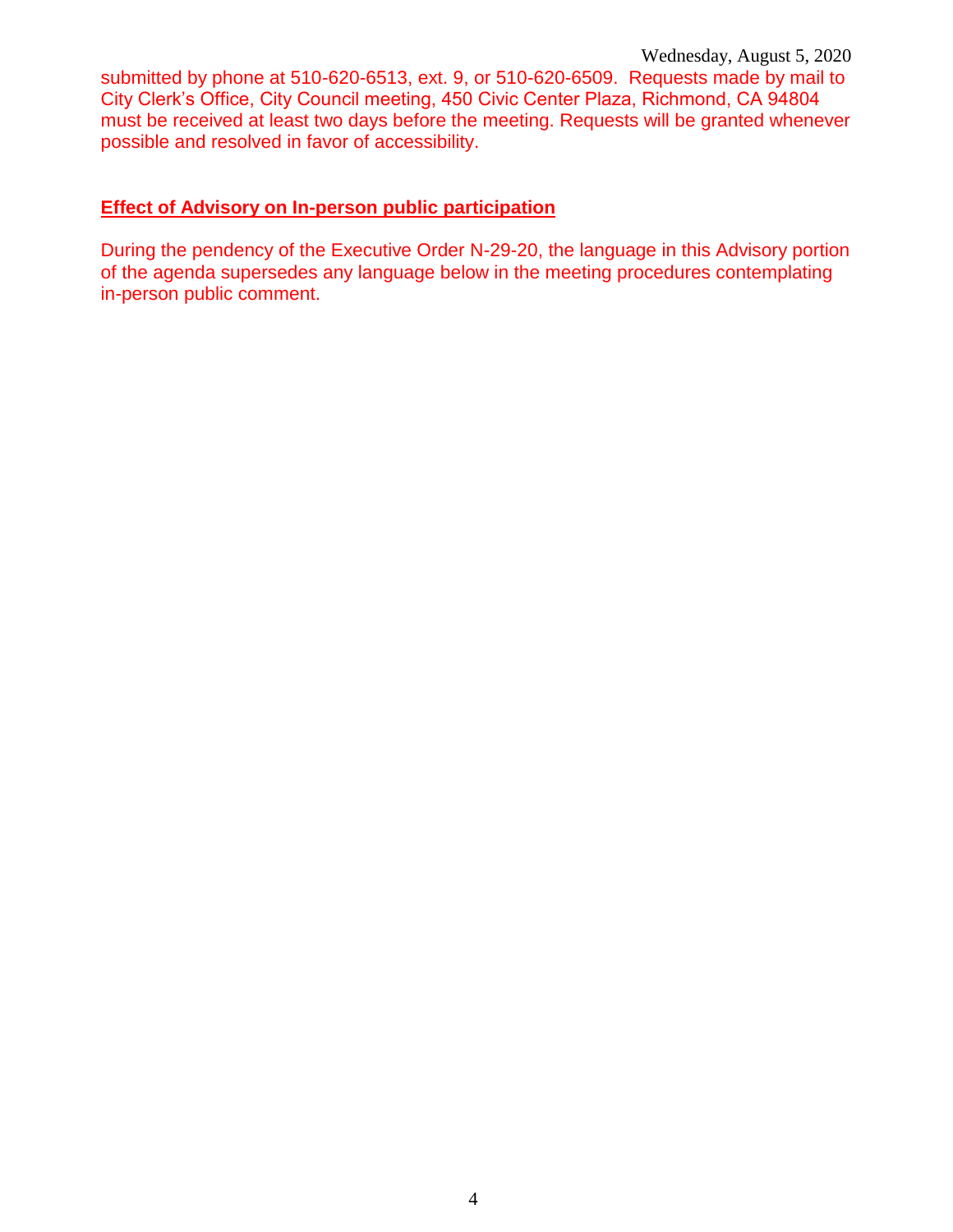# **MEETING PROCEDURES**

The City of Richmond encourages community participation at its City Council meetings and has established procedures that are intended to accommodate public input in a timely and time-sensitive way. As a courtesy to all members of the public who wish to participate in City Council meetings, please observe the following procedures:

**PUBLIC COMMENT ON AGENDA ITEMS:** Anyone who desires to address the City Council on items appearing on the agenda must complete and file a pink speaker's card with the City Clerk **prior** to the City Council's consideration of the item. Once the City Clerk has announced the item, no person shall be permitted to speak on the item other than those persons who have submitted their names to the City Clerk. Your name will be called when the item is announced for discussion. **Each speaker will be allowed up to TWO (2) MINUTES to address the City Council on NON-PUBLIC HEARING items listed on the agenda. Speakers are allowed up to THREE (3) minutes on PUBLIC HEARING items.**

**CONSENT CALENDAR:** Consent Calendar items are considered routine and will be enacted, approved or adopted by one motion unless a request for removal for discussion or explanation is received from the audience or the City Council. A member of the audience requesting to remove an item from the consent calendar that is sponsored by City staff must first complete a speaker's card and discuss the item with a City staff person who has knowledge of the subject material **prior** to filing the card with the City Clerk and **prior** to the City Council's consideration of Agenda Review. Councilmembers who request to remove an item from the consent calendar must do so during Agenda Review. An item removed from the Consent Calendar may be placed anywhere on the agenda following the City Council's agenda review.

**CONDUCT AT MEETINGS:** Richmond City Council meetings are limited public forums during which the City strives to provide an open, safe atmosphere and promote robust public debate. Members of the public, however, must comply with state law, as well as the City's laws and procedures and may not actually disrupt the orderly conduct of these meetings. The public, for example, may not shout or use amplifying devices, must submit comment cards and speak during their allotted time, may not create a physical disturbance, may not speak on matters unrelated to issues within the jurisdiction of the City Council or the agenda item at hand, and may not cause immediate threats to public safety.

**CITY HARASSMENT POLICY:** The City invites public comment and critique about its operations, including comment about the performance of its public officials and employees, at the public meetings of the City Council and boards and commissions. However, discriminatory or harassing comments about or in the presence of City employees, even comments by third parties, may create a hostile work environment, if severe or pervasive. The City prohibits harassment against an applicant, employee, or contractor on the basis of race, religious creed, color, national origin, ancestry, physical disability, medical condition, mental disability, marital status, sex (including pregnancy, childbirth, and related medical conditions), sexual orientation, gender identity, age or veteran status, or any other characteristic protected by federal, state or local law. In order to acknowledge the public's right to comment on City operations at public meetings, which could include comments that violate the City's harassment policy if such comments do not cause an actual disruption under the Council Rules and Procedures, while taking reasonable steps to protect City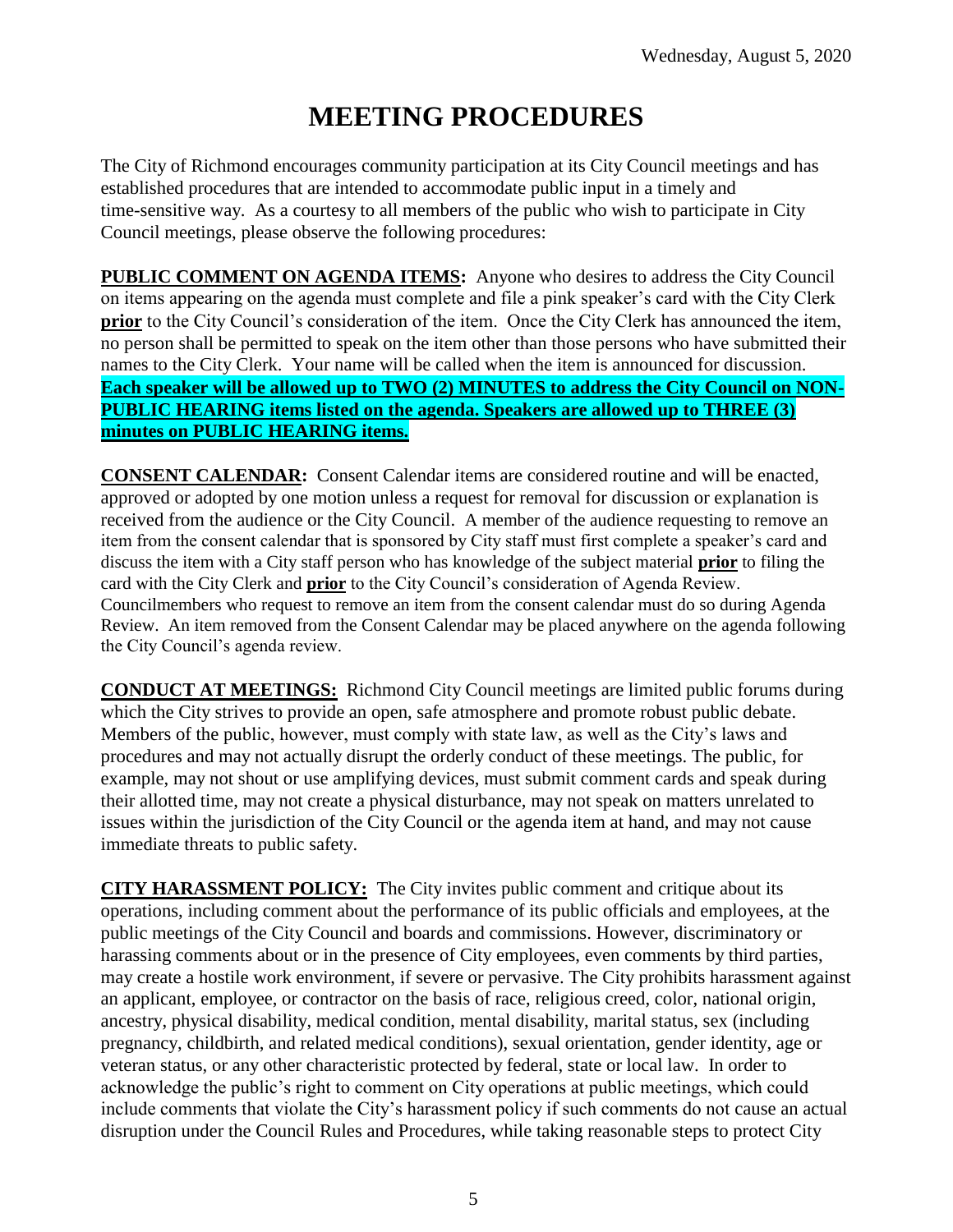employees from discrimination and harassment, City Boards and Commissions shall adhere to the following procedures. If any person makes a harassing remark at a public meeting that violates the above City policy prohibiting harassment, the presiding officer of the meeting may, at the conclusion of the speaker's remarks and allotted time: (a) remind the public that the City's Policy Regarding Harassment of its Employees is contained in the written posted agenda; and (b) state that comments in violation of City policy are not condoned by the City and will play no role in City decisions. If any person makes a harassing remark at a public meeting that violates the above City policy, any City employee in the room who is offended by remarks violating the City's policy is excused from attendance at the meeting. No City employee is compelled to remain in attendance where it appears likely that speakers will make further harassing comments. If an employee leaves a City meeting for this reason, the presiding officer may send a designee to notify any offended employee who has left the meeting when those comments are likely concluded so that the employee may return to the meeting. The presiding officer may remind an employee or any council or board or commission member that he or she may leave the meeting if a remark violating the City's harassment policy is made. These procedures supplement the Council Rules and Procedures relating to disruption of orderly conduct at Council meetings.

Any law enforcement officer on duty or whose service is commanded by the presiding officer shall be Sergeant-at-Arms of the Council meetings. He/she, or they, shall carry out all orders and instructions given by the presiding officer for the purpose of maintaining order and decorum at the Council meetings (City Council Rules of Procedure and Order Section III F, RMC Section 2.12.030).

**\*\*\*\*\*\*\*\*\*\*\*\*\*\*\*\*\*\*\*\*\*\*\*\*\*\*\*\*\*\*\*\*\*\*\*\*\*\*\*\*\*\*\*\*\*\*\*\*\*\*\*\*\*\*\*\*\*\***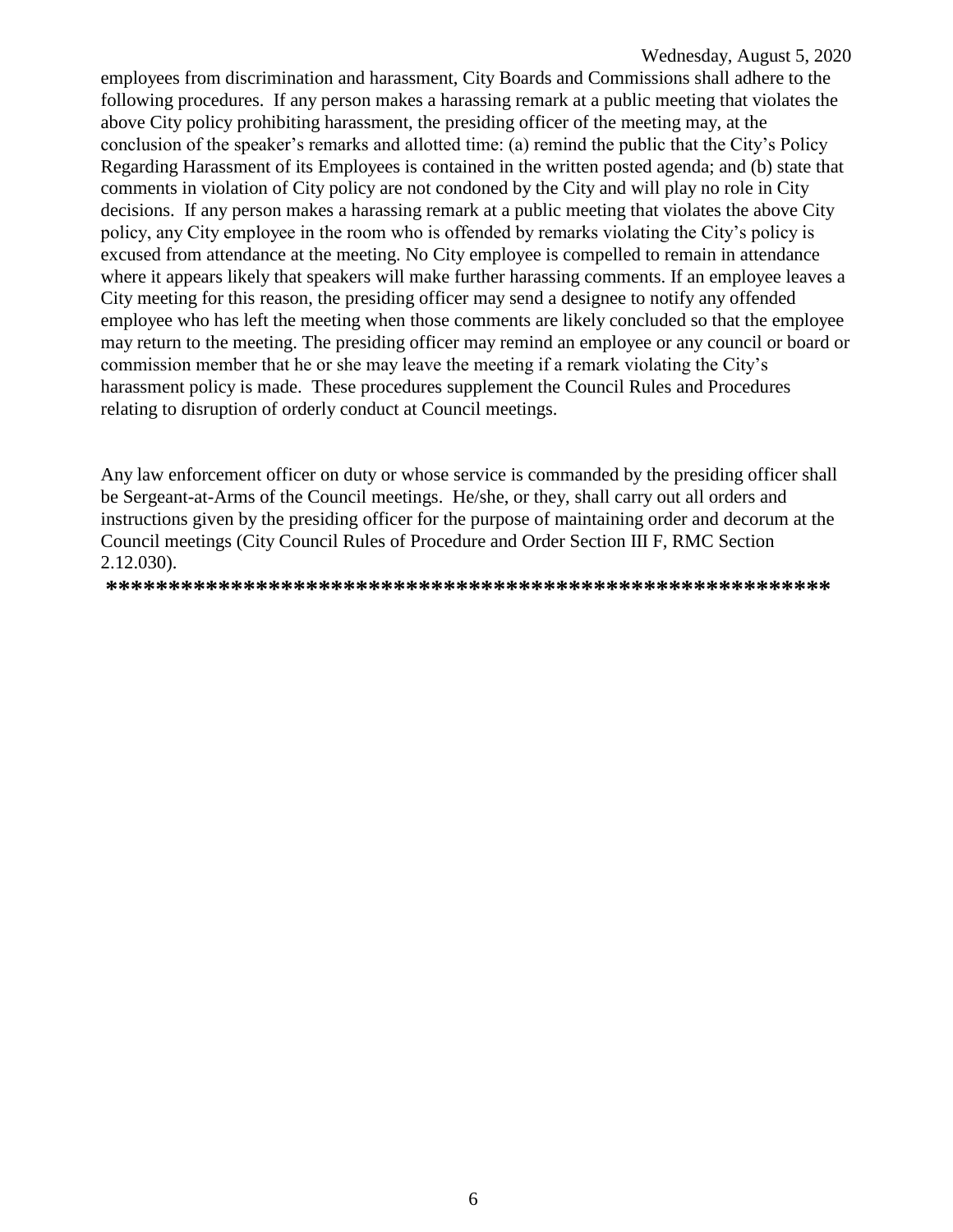# **SPECIAL OPEN SESSION TO HEAR PUBLIC COMMENT BEFORE CLOSED SESSION**

4:30 p.m.

### **A. ROLL CALL**

# **B. PUBLIC COMMENT BEFORE CLOSED SESSION**

#### **C. ADJOURN TO CLOSED SESSION**

# **SPECIAL CLOSED SESSION**

Shimada Room of the Community Services Building

#### **CITY COUNCIL**

PUBLIC EMPLOYEE APPOINTMENT (Government Code Section 54957.6):

Title: City Attorney

CONFERENCE WITH LABOR NEGOTIATORS (Government Code Section 54957.6):

Agency Representatives: Jack Hughes, LaShonda White, and Allison Picard Employee organizations:

- 1. SEIU Local 1021 Full Time Unit
- 2. SEIU Local 1021 Part Time Unit
- 3. IFPTE Local 21 Mid-Level Management Unit
- 4. IFPTE Local 21 Executive Management Unit
- 5. Richmond Police Officers Association RPOA
- 6. Richmond Police Management Association RPMA
- 7. IAFF Local 188
- 8. Richmond Fire Management Association RFMA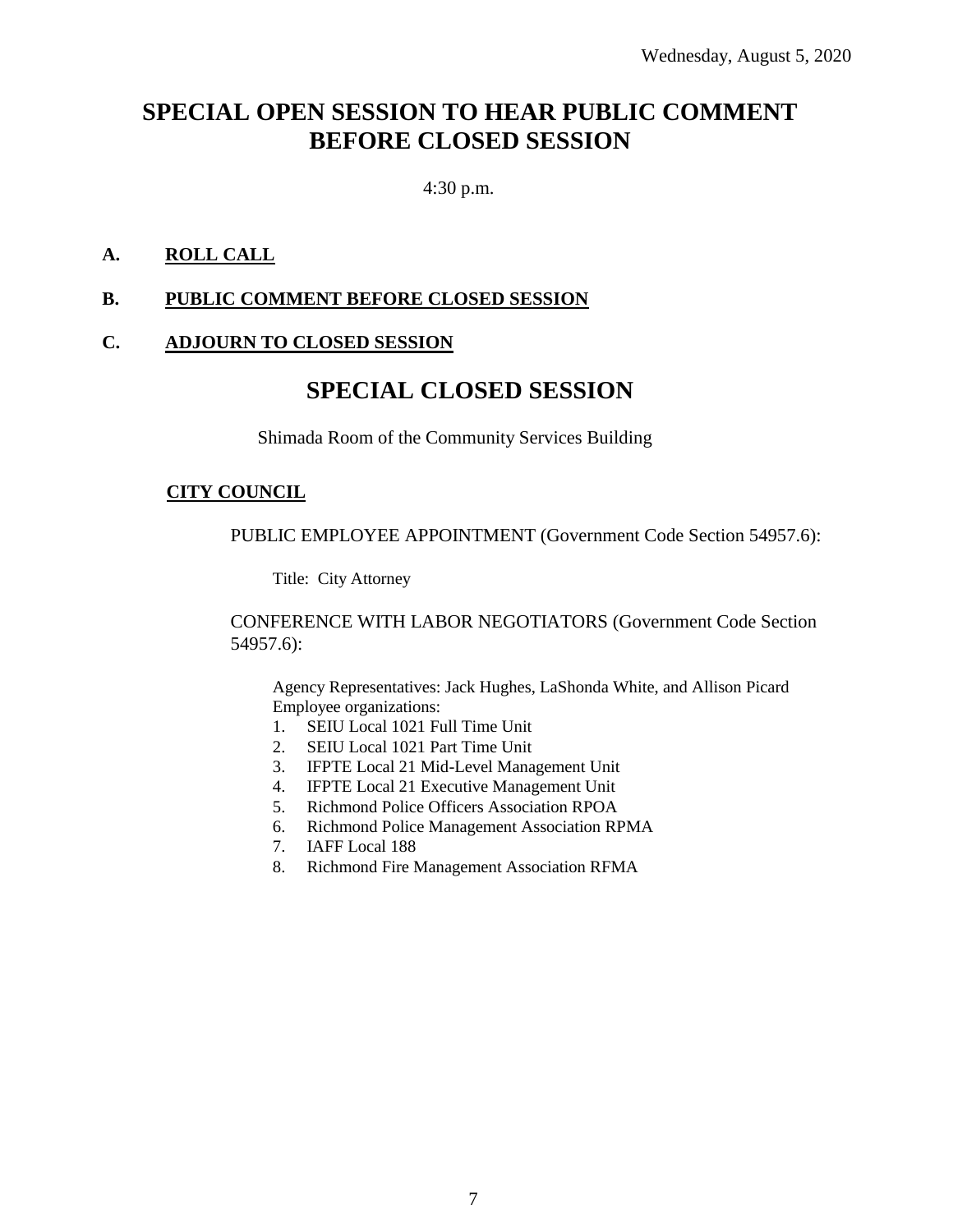# **SPECIAL MEETING OF THE RICHMOND CITY COUNCIL**

5:30 p.m.

# **A. ROLL CALL**

# **B. STATEMENT OF CONFLICT OF INTEREST**

**C. AGENDA REVIEW**

#### **D. REPORT FROM THE CITY ATTORNEY OF FINAL DECISIONS MADE DURING CLOSED SESSION**

# **E. REPORT FROM THE CITY MANAGER**

#### **F. CITY COUNCIL CONSENT CALENDAR**

- **F-1.** ADOPT an ordinance (second reading) amending Richmond Municipal Code Chapter 6.02 (Richmond Building Code) to incorporate Emergency Building Standards Appendices X and O, as adopted by the State of California for Emergency Housing Buildings and Facilities, with local amendments to address minimum fire and life safety measures - Community Development Department (Lina Velasco 620-6706).
- **F-2.** ADOPT an ordinance (second reading) to establish the wages, salaries, and compensation for the classification specifications of: Police Chief (salary range 5.7 \$13,572-\$20,833/month), Assistant Police Chief (salary range 5.5 \$12,338- \$19,640/month), Deputy City Clerk (salary range 052H \$6,238-\$7,555), Information Technology Manager (salary range 071D \$10,020-\$12,183), Network and Systems Security Officer (salary range 070E \$9,674-\$11,761), Cable Television Manager (salary range 055 \$6,638-\$8,069), and Police Records and Property Manager (salary range 064 \$7,684-\$9,322) - Human Resources Department (Allison Picard/ Donna Newton/ Kate Soiseth 620-6602).

# **G. COUNCIL AS A WHOLE**

**G-1.** REVIEW the draft measure for the November 3, 2020, ballot which would amend the City's business tax rate structure to authorize the City to tax businesses based on a range of .06% to 5.00% of gross receipts rather than rates based on the number of employees and either: (1) ADOPT a resolution placing the measure on the November 3, 2020, ballot; or (2) PROVIDE direction to staff on further revisions to the draft measure and continue engagement with the business community with the intent to place the measure on the ballot at a future election - City Manager's Office/Finance Department (LaShonda White/Belinda Brown/Antonio Banuelos/James Atencio 620-6741).